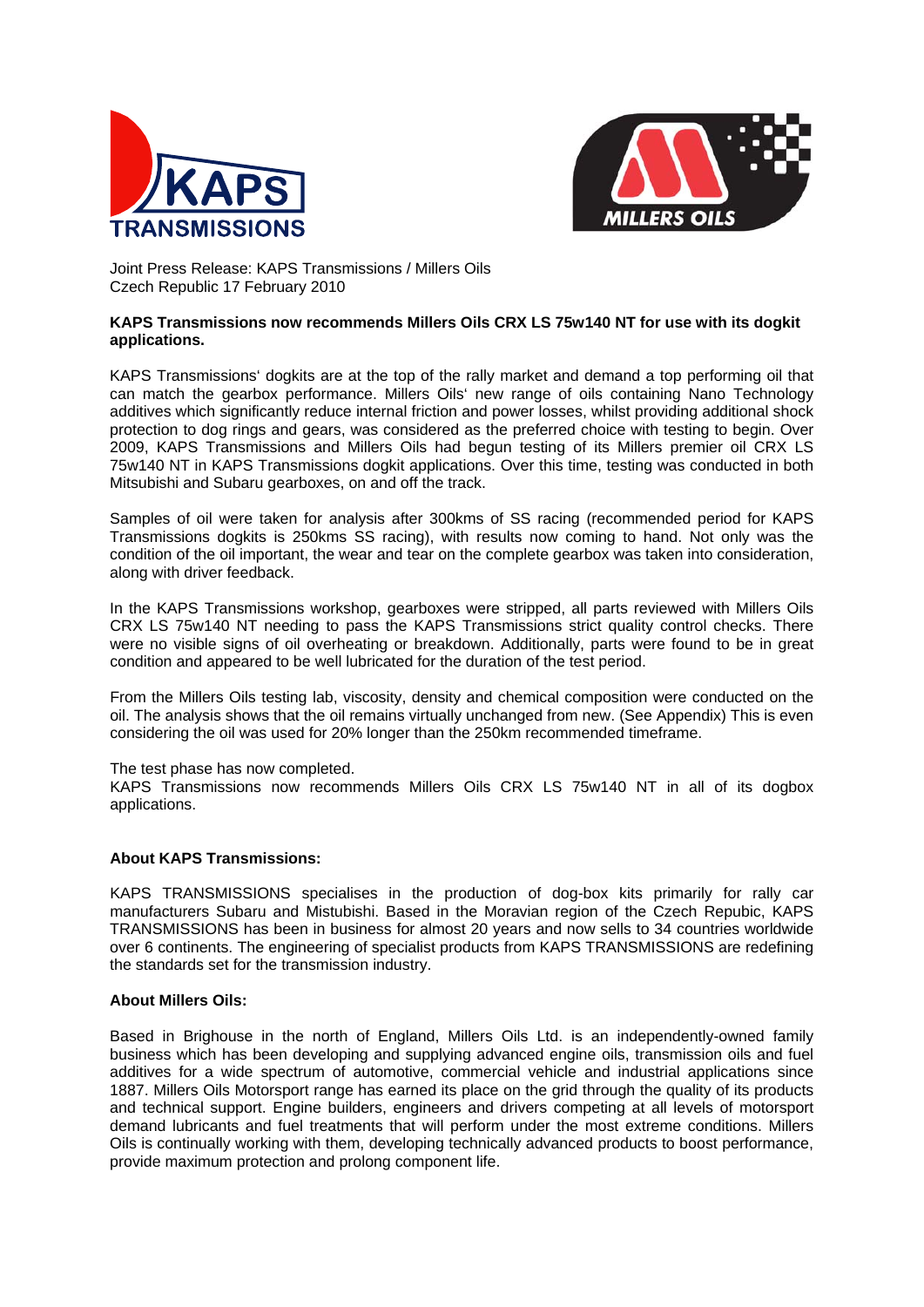### **For Media Enquiries contact:**

#### **KAPS Transmissions Millers Oils Ltd.**

Neal Mendham **International:** enquiries@millersoils.co.uk Mobile: +420 724 364 670 Tel: +44 (0) 1484 713201 Email: [info@kaps-transmissions.com](mailto:info@kaps-transmissions.com)  Website: [www.kaps-transmissions.com](http://www.kaps-transmissions.com/) Czech Republic: Petr Vejvoda

Mobile: +420 725 552 195 Email: [info@millersoils.cz](mailto:info@millersoils.cz)<br>
Website: www.millersoils.cz [www.millersoils.cz](http://www.millersoils.cz/)

# **Appendix**

# **Unit: Mitsubishi EVO IX Distance: 300 Kilometers racing [760 total Kilometers] Oil: Millers Oils Motorsport CRX LS 75w140 NT (used)**



## **Notes:**

|                                                  | <b>New</b> |
|--------------------------------------------------|------------|
| Viscosity at 100 degrees $C = 24.4$ cSt 24.0 cSt |            |
| Density = $0.8680$                               | 0.874      |

These results are virtually unchanged from new. The oil as examined in our opinion remains almost identical to the original, as you can see from the IR Black New Product, Red customer sample. There are no significant changes whatsoever. The oil remains in good serviceable condition. Wear Metal Analysis reveals all levels to be satisfactory.

Mike Fenton Technical Services Manager